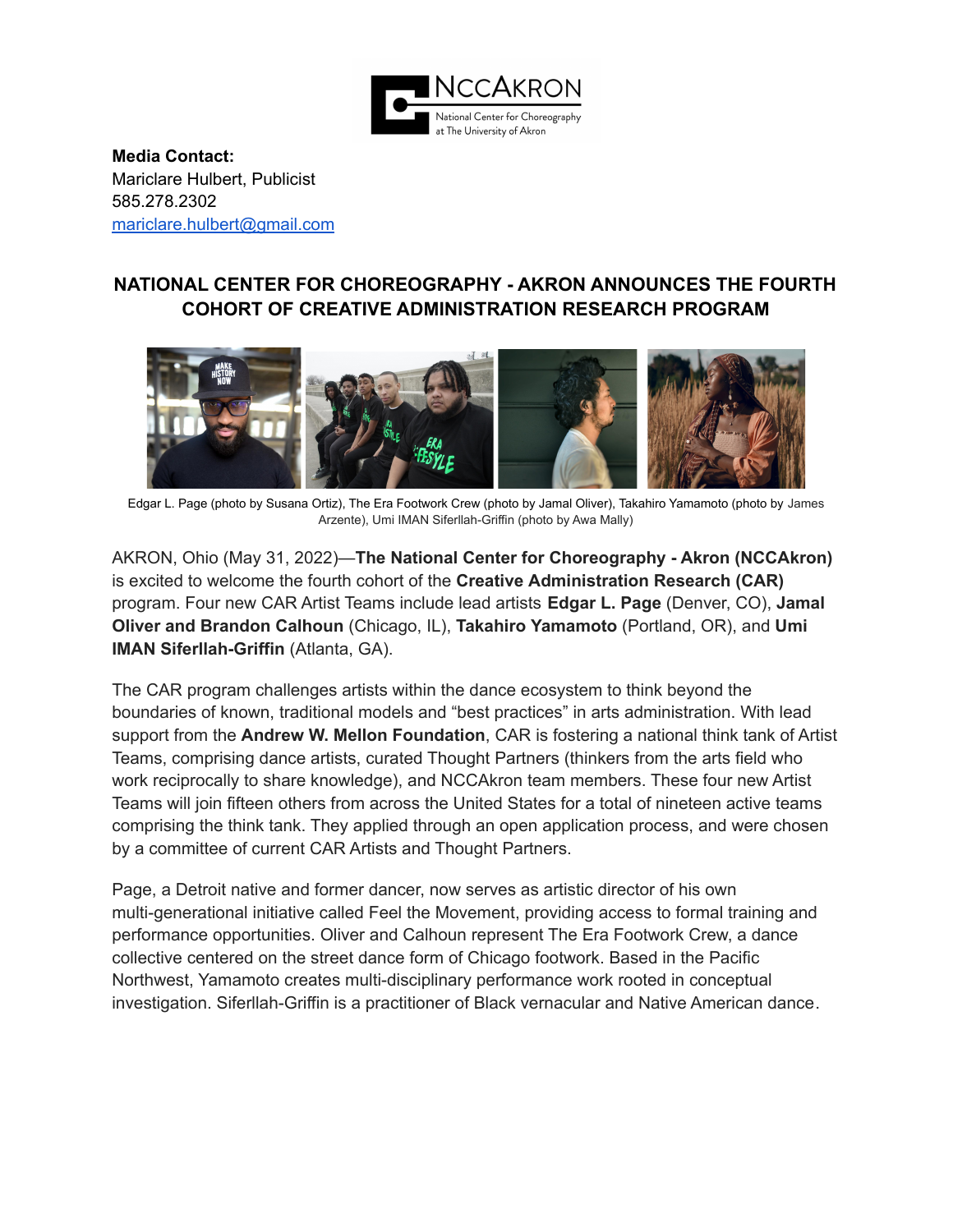"We were thrilled by our applicant pool, especially its geographic diversity," says NCCAkron Executive/Artistic Director Christy Bolingbroke. "Often, there's an assumption that dance only happens on the coasts. But we received 47 applications from artists in 19 states, including a significant number from the South. The varied interest showing up in the applicant pool also reinforced the hunger to do this work together in national community and conversation with others."

The selected artists come from a range of backgrounds and ways of working. All share an interest in building intentional relationships and interrogating conventional models. "I'm hoping to gain a wider perspective of what's possible in terms of arts management," says Siferllah-Griffin, who is currently developing a new fellowship program to support Atlanta-based artists. "I am looking forward to learning and being in receptive mode."

Oliver, who co-founded and co-directs The Era footwork crew in Chicago, is preparing to "upgrade, rebrand, and restart" with support from CAR. "Knowing that we have those resources with a strong foundation of support to help us on this new path makes it that much more exciting for ourselves as a growing, grassroots artist collective."

All four Artist Teams will be paired with a Thought Partner — an artist, administrator, or other thinker, identified from NCCAkron's national community and curated based on their background and skill sets. Thought Partners are identified through the CAR Work-in-Process: a series of small group discussions by nomination and invitation with arts administrators, artists, funders, and presenters to discuss current dance business models and the potential around the program. Since beginning the series in summer 2020, NCCAkron has brought together 57 thinkers and leaders across the arts sector. From the group of participants, NCCAkron curates a selection of potential Thought Partners for possible pairings for each Artist. Artists make their own final selections. Thought Partners for this cohort are **Antuan Byers** (New York, NY; working with Page); **Byron Au Yong** (Palm Springs, CA; working with Yamamoto); **Conrhonda E. Baker** (Elberton, GA; working with Siferllah-Griffin); and **Sarah Curran** (Chicago, IL; working with Calhoun and Oliver).

Over the next year, Artists and Thought Partners will engage in Investigative Retreats (intensive periods of exploration) to identify administrative experiments that support their artistic practices. This new cohort, along with all the current Artist Teams, will be welcomed to Akron during the inaugural CAR Summit [Convening](https://www.nccakron.org/_files/ugd/ad7034_f73b60eac1db478886c60e3d69c42e37.pdf) in June 2022.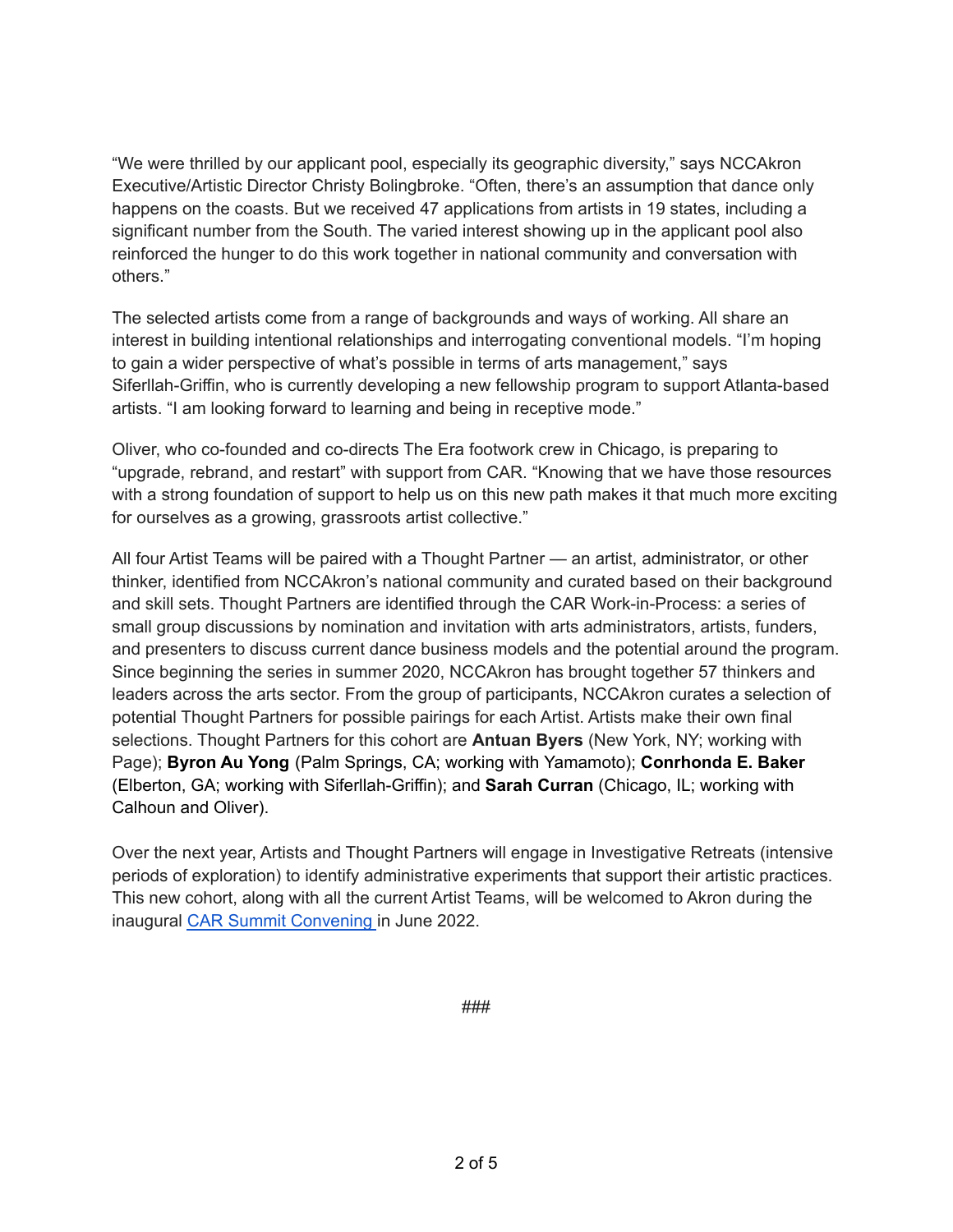### **About NCCAkron**

The National Center for Choreography at The University of Akron supports the research and development of new work in dance by exploring the full potential of the creative process. In addition to offering studio and technical residencies to make new work, activities focus on catalyzing dialogue and experimentation; creating proximity among artists and dance thinkers; and aggregating resources around dance making. For more information, visit nccakron.org.

The establishment and general operation of NCCAkron is made possible by the John S. and James L. Knight Foundation.

#### **About the Artists**

### **Edgar L. Page** (Denver, CO)

Edgar L. Page comes from legacies celebrating the African Diaspora and Black Modern Dance traditions. Originally from Detroit, MI he earned his BA in Dance from Western Michigan University as a Wade H. McCree, Jr. Incentive Scholar and Martin Luther King, Jr. Diversity Scholar. Upon graduation, Mr. Page spent a season with the Dayton Contemporary Dance Second Company before joining the Cleo Parker Robinson Dance Ensemble, touring domestically and internationally as a principal dancer. He established Edgar L. Page: Feel the Movement in 2018 as an intersectional, multigenerational arts initiative that centralizes storytelling through Africanist traditions. Mr. Page's career highlights include the 2021 Denver Mayor's Award for Excellence in Arts and Culture for Innovation, the 2020 Dance/USA DILT cohort, and a feature in the 2021 YouTube Originals program, "Black Renaissance: the Art and Soul of Our Stories." [edgarlpage.com](http://edgarlpage.com/about)

**Jamal Oliver | Litebulb** and **Brandon K. Calhoun | Chief Manny** (Chicago, IL) As members of The Era Footwork Crew, Jamal Oliver and Brandon Calhoun work as dancers, educators, filmmakers, and cultural organizers. The Era Footwork Crew are pioneers of the battle dance known as Chicago footwork. Since 2014, they have expanded upon what it means to be a dance crew, addressing inequality and racism through their lyrics and panel discussions and supporting women and girls in the history of footwork through collaboration and documentation. They have performed from Japan to Peru, performing and choreographing alongside leading artists such as Chance the Rapper, DJ Rashad, DJ Spinn, and Theaster Gates. Institutions like the Field Foundation, the University of Chicago, the Joyce Foundation, and NEFA (New England Foundation For The Arts) have recognized The Era with grants in support of the group's boundary-breaking artistic and social leadership. The Era's work has been in short documentaries by VICE, CBC (Canadian Broadcast Company), and the Chicago Tribune.[www.theerafootworkcrew.com](http://www.theerafootworkcrew.com/)

### **Takahiro Yamamoto** (Portland, OR)

Takahiro Yamamoto is a multidisciplinary artist and choreographer based in Portland, Oregon (Cowlitz, Clackamas and Confederated Tribes of Grand Ronde). His current conceptual investigations revolve around the phenomenological effects of time, embodied approach to the presence of nothingness, and the social/emotional implications of visibility. He has received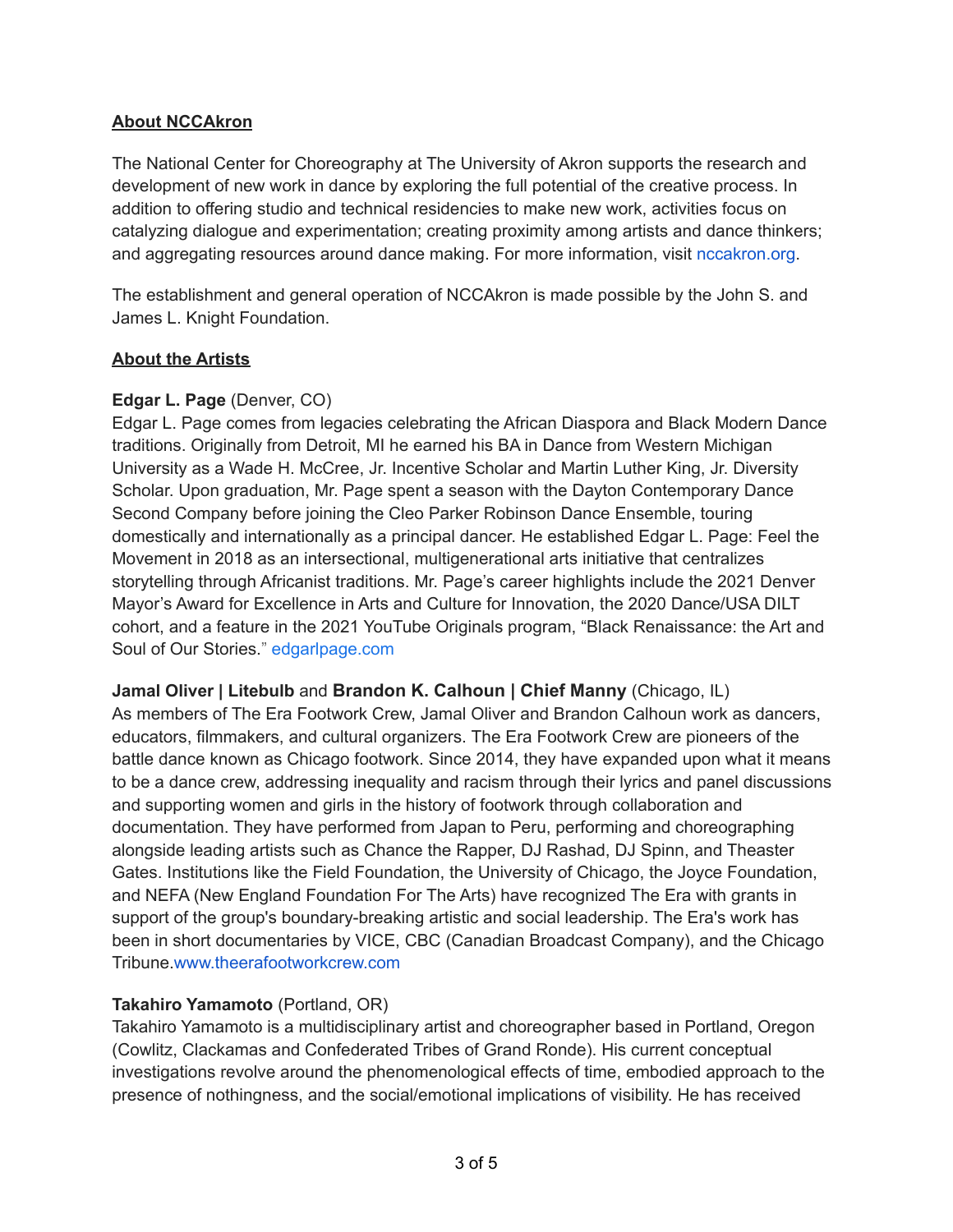support from New England Foundation for the Arts, Bogliasco Foundation, Oregon Community Foundation, MacDowell, National Performance Network, Japan Foundation, Regional Arts & Culture Council, Africa Contemporary Arts Consortium and others. His performance and visual art works have been presented at Portland Institute for Contemporary Art, Diverseworks, Contemporary Arts Center, Cincinnati, The Henry Art Gallery, GoDown Arts Centre, Nairobi among other venues. Yamamoto holds an MFA in Visual Studies from Pacific Northwest College of Art. He co-directs the performance company *madhause* with Ben Evans, and is part of the Portland-based support group *Physical Education* with Allie Hankins, keyon gaskin, and Lu Yim. [https://takahiroyamamoto.com](https://takahiroyamamoto.com/artist_main.html)

## **Umi IMAN Siferllah-Griffin** (Atlanta, GA)

Umi IMAN (meaning faith/magnet) is an Emmy nominated dancer/movement artist based on Mvskoke Creek and Tsalagi lands Atl, GA. She is a walking manifestation of a Black American, Caribbean, and Tsalagi (Cherokee) bloodline and a practitioner of various Black vernacular and Native American dances. Her artistic practice is rooted in embracing dances (folklore and Vernacular) in her repertoire and aligning them with healing modalities as medicine for joy and liberation. IMAN nurtures and shares her artistry across many different spatial contexts. She's collaborated with many global communities and organizations such as Core Dance in ATL, I.M.A.N in Atlanta/Chicago, SpringBoard for the Arts in MN, Each One Teach ONE in Berlin, Volcano Arts Center in Hawaii, SE.S.TA in Prague, The Facing Race Conference, The Nobel Peace Prize Forum, and the MN Secretary of State's 50th Voter's Rights Act Celebration, and many more. She is also the co-creator and dancer of Al Taw'am, a multimodal dance ensemble composed of Khadijah Siferllah and herself. Her role in her communities is a healing facilitator and indigenous arts curator. Alongside Khadijah Siferllah she is the co-founder of Sequoia Ascension; Sequoia Ascension cultivates the wellbeing of Atlanta's Black American & Native American communities by way of movement and healing practices. They are developing a new residency/fellowship program to support Atlanta-based artists. [instagram.com/umi\\_iman\\_movement/](https://www.instagram.com/umi_iman_movement/)

### **About the Thought Partners**

### **Antuan Byers** (New York, NY)

Antuan Byers is a dancer, creative entrepreneur, and arts activist based in New York. He is a graduate of the Ailey/Fordham BFA Program, and holds a certificate from the Parsons School of Design. Antuan has cultivated artistic partnerships with brands such as Acura, Barney's NY, Brooklinen, Nike, Jaguar, and Urban Outfitters, and global modeling campaigns including ASICS and Capezio. After touring internationally with Ailey II, he returned to Lincoln Center to rejoin the Metropolitan Opera Ballet, where he is currently performing a repertory with works choreographed by Kim Brandstrup, Lorin Latarro, Mark Morris, Alexei Ratmansky, Susan Stroman, and Christopher Wheeldon, among others. Antuan hosts The LLAB on the Pod de Deux podcast, a series on racial justice in the dance world, is a steering committee member of the Dance Artists' National Collective (DANC), and is a founding member of the Black Caucus at the American Guild of Music Artists. He is the proud Founder/CEO of Black Dance Change Makers.